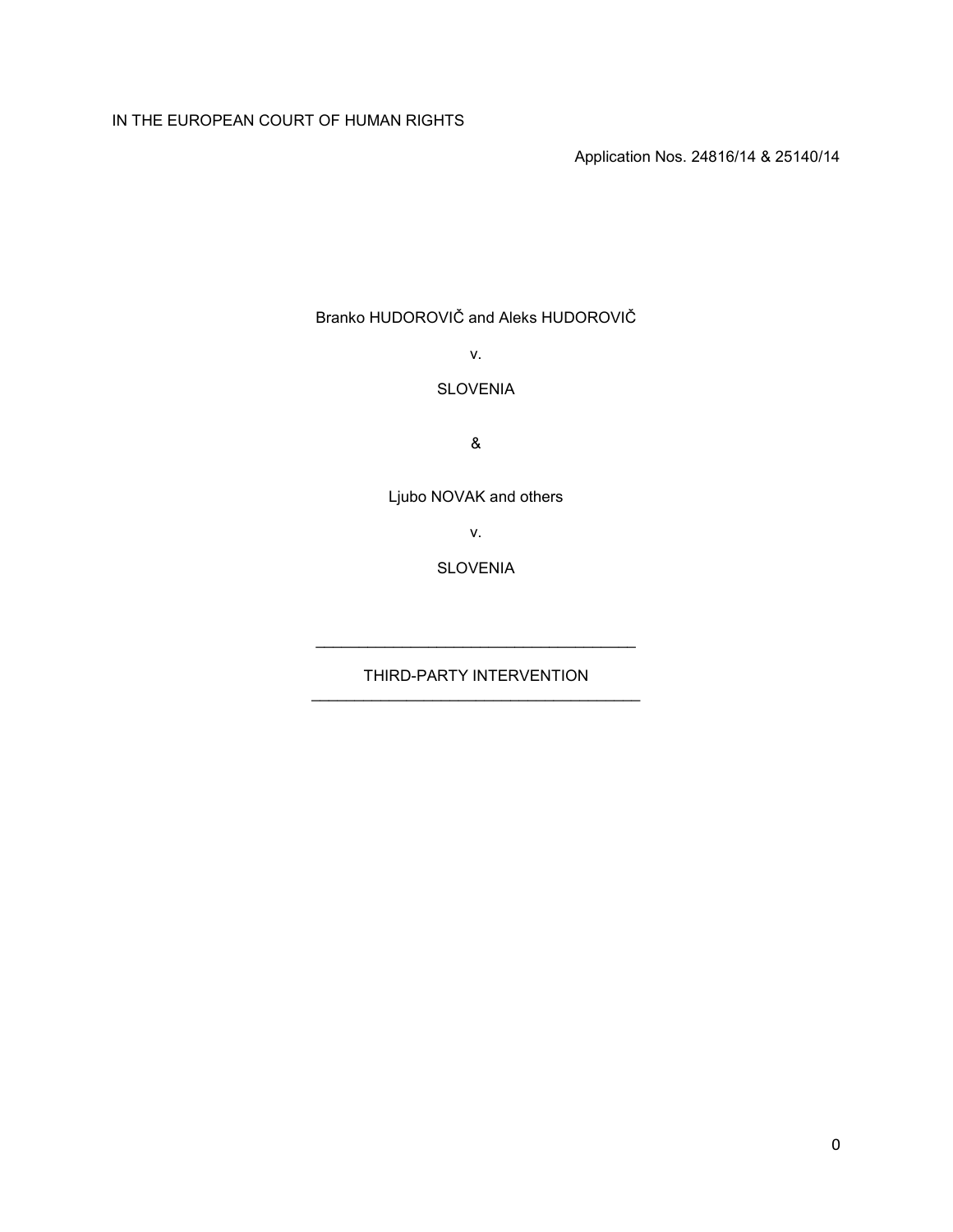- 1. Pursuant to the permission granted by the Court, the European Roma Rights Centre (ERRC) submits the following observations on these cases. These observations cover the following topics:
	- a. The ERRC's research on Roma communities and water in Europe.
	- b. The international and European legal framework on the right to water.
	- c. The ERRC's submissions on how to evaluate discrimination in cases concerning Roma communities' access to water.
- 2. The ERRC has prepared a summary of this submission in the next paragraph to assist the Court with its task of incorporating the ERRC's comments into the Court's ruling.
- 3. The ERRC's intervention provides an overview of ERRC research, begun in 2014, which has collected evidence on access to safe and affordable drinking water and sanitation in 93 Romani settlements and neighbourhoods in seven countries: Albania, France, Hungary, Macedonia, Moldova, Montenegro, and Slovakia. The communities selected varied by size, level of integration or isolation from non-Roma communities, the legal situation in relation to the water supply, the legal situation in relation to land ownership, and the tenure of the residents to the land. Without claiming to be representative of the situation of Roma in any given country, no less across Europe, the research was designed to demonstrate that a significant number of Roma communities suffer problems in relation to access to water that most people would consider unthinkable in Europe, and which violate the relevant international and European legal framework. The research was also designed to demonstrate that these conditions often amount to race discrimination. Significant numbers of Roma included in the research had no access to running water in their homes. Their water sources were often far from home, with the burden to secure water falling disproportionately on women and girls. These sources were often not tested to ensure their safety and were exposed to a wide range of contaminants, including dry toilets (pit latrines), insects, and wild animals. Roma often could not afford public water-service pipes and water charges, even if they were otherwise available. Many Roma communities only enjoyed access to water thanks to private donations. In two-thirds of the sites surveyed, the ERRC established a prima facie case of race discrimination: there was either clear evidence that Roma experienced less favourable conditions for accessing water due to their ethnicity (direct discrimination), or the less favourable conditions which they disproportionately experienced (compared to non-Roma communities) could not be objectively justified (indirect discrimination). The ERRC's intervention also reviews the international and European framework on the right to water. The ERRC notes the consensus at UN level that there is a human right to water, with links to the right to life and human dignity (and therefore, in the ERRC's view, to Article 2 and Article 8 of the Convention). Under UN law, States are obliged to avoid discrimination in securing the right to water. This includes a positive obligation to design systems for the distribution of water that avoid excluding particular segments of the population (notably those protected by non-discrimination principles). The ERRC's intervention concludes by proposing three principles, drawn principally from the Court's case law but developed in the light of the ERRC's own research and the international legal framework, for assessing whether less favourable conditions for access to water in Roma communities amount to discrimination: (a) the existence of less favourable circumstances for Roma in accessing water, when compared with nearby non-Roma communities, shifts the burden of proof onto the respondent; (b) insecure land tenure alone cannot justify less favourable circumstances for Roma communities in relation to access to water; (c) less favourable treatment of Roma cannot be justified by reference to stereotypes, which the Court must be particularly vigilant in detecting.

#### **a. The ERRC's research on Roma communities and water in Europe.**

l

<span id="page-1-1"></span>4. Since 20[1](#page-1-0)4 the ERRC has been conducting research<sup>1</sup> in seven countries: Albania, France, Hungary, Macedonia, Moldova, Montenegro, and Slovakia. The ERRC has collected evidence on access to

<span id="page-1-0"></span><sup>&</sup>lt;sup>1</sup> Although we have employed objective and systematically organised criteria for the selection of our cases, the lack of country-wide representative data on the housing and public utility infrastructure in Romani neighbourhoods and settlements, as well as the incommensurability of available data from individual countries, limited our sampling methods and therefore the research results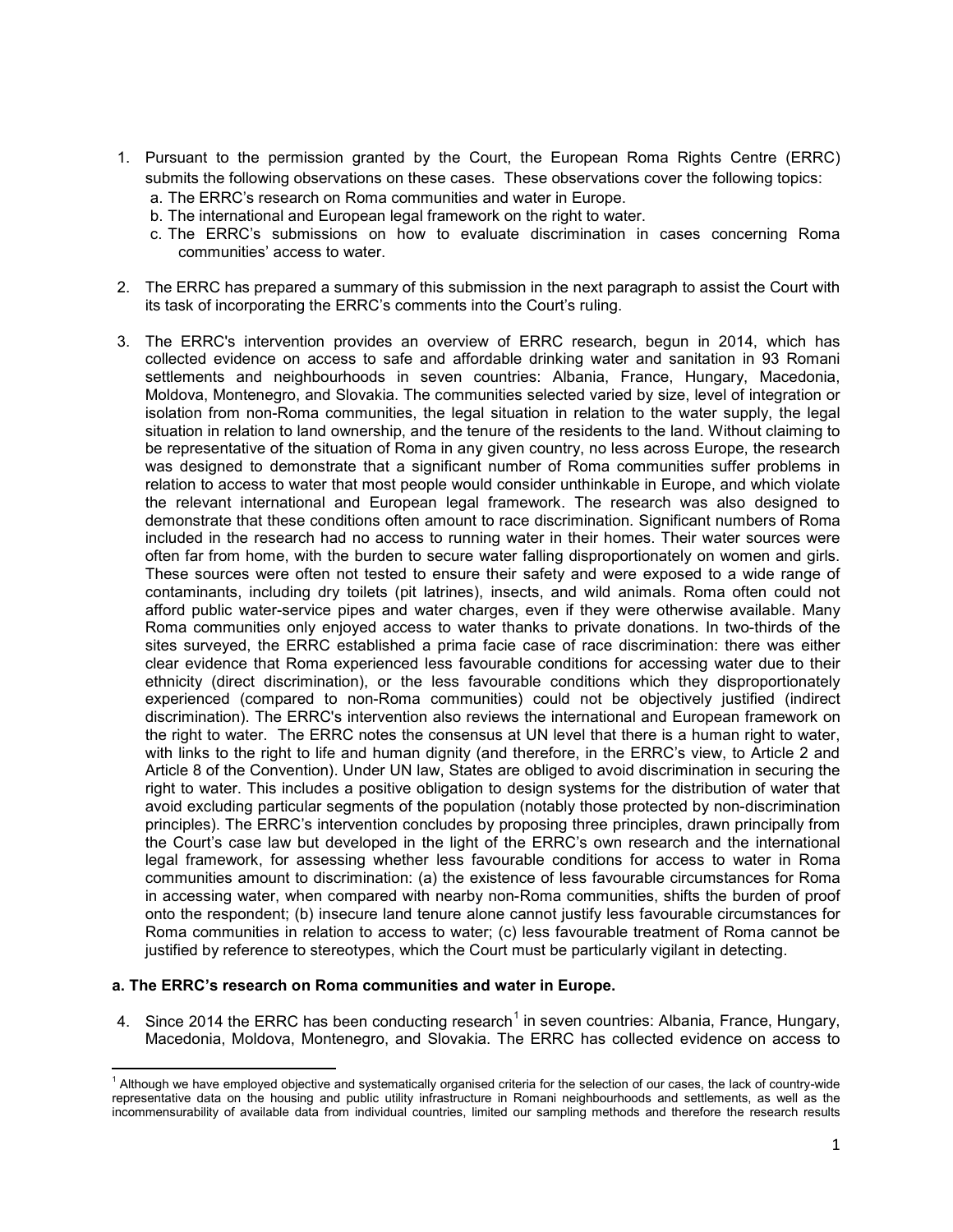safe and affordable drinking water and sanitation in Romani communities. The research has focused on analysing problems with accessibility, affordability, and quality of drinking water resources, as well as with sanitation in Romani neighbourhoods and settlements. The research has also examined potential cases of race discrimination in the distribution and availability of these public utilities. This section first describes the state of knowledge on Roma communities' access to water before the ERRC's research and then summarises the results of the ERRC's research.

#### *i. Previous research*

- 5. Prior to the ERRC's research, there was very little information available about access to safe drinking water and sanitation for Romani communities in Europe. Those few available sources suggested that many Romani households experienced significant difficulties in relation to water. According to the United Nations Development Programme (UNDP) Regional Roma Survey ([2](#page-2-0)011),<sup>2</sup> in many European countries a large proportion of Romani households were still not connected to a piped, public-water supply and remained dependent on water whose quality was not tested by the competent public authorities: in Romania it was 72%; in Moldova 66%; in Slovakia 38%; in Croatia 35%; in Hungary 30%; and in Albania 30%.
- 6. The Atlas of Romani Communities (201[3](#page-2-1)) $3$  is a comprehensive survey of Romani neighbourhoods and settlements in Slovakia commissioned by the Interior Ministry and conducted by UNDP and the University of Prešov. According to its results, there were more than 150 Roma neighbourhoods and settlements in Slovakia where not one house was connected to a public water supply, and more than 370 without sewerage systems in place. Apart from those totally segregated settlements that were not connected to any public utilities, there were 65 Roma neighbourhoods with no household connected to the municipality's water system, even though the non-Roma households in the area were fully connected.
- 7. In Hungary, the data from the National Development Agency survey (2010) on "socially excluded settlements" (a term describing mainly-Roma neighbourhoods) pointed out that there were 77 settlements (4.7%) with no public water supply; households there relied purely on self-made wells and open water sources such as rivers and streams. There were a further 181 settlements (11.1%) where households were supplied from public wells. In these settlements households had no tap water or functioning sewerage systems.<sup>[4](#page-2-2)</sup>

#### *ii. The ERRC's research*

- 8. The ERRC has collected evidence on access to safe and affordable drinking water and sanitation in Romani communities in the seven countries mentioned above (§ [2\)](#page-1-1). The research has focused on analysing problems with accessibility, affordability, and quality  $\overline{5}$  $\overline{5}$  $\overline{5}$  of drinking water resources and sanitation in Romani neighbourhoods and settlements. The research has also focused on identifying cases of race discrimination in the distribution and availability of these public utilities.
- 9. The ERRC mapped the legal and policy frameworks and conducted field research in 93 Romani neighbourhoods and settlements: 18 Romani neighbourhoods/settlements in France; 17 in Hungary; 12 in Macedonia; 12 in Montenegro; eight in Albania; and five in Moldova. The ERRC conducted visits and interviews with local Roma residents, Roma activists, public authorities, water providers,

l cannot be considered representative for the entire Roma population in any given country. Nonetheless, the ERRC research is objectively indicative of the current experience of many Roma in accessing safe and affordable drinking water and sanitation. The research was designed to compare the situation of water and sanitation services for Roma with that enjoyed by their non-Roma neighbours, in order to detect discrimination.<br>
<sup>2</sup> UNDP, *The Housing Situation of Roma Communities: Regional Roma Survey 2011*, 2013, available at:<br>
http://www.eurasia.undp.org/content/rbec/en/home/library/roma/the-housi

<span id="page-2-0"></span>

http://www.eurasia.undprec.grocontent/recream-content/recream-communities.html. 3 Ministry of Labour Social Affairs and Family, UNDP, *Atlas of Romani Communities*, 2013, available at:

<span id="page-2-3"></span><span id="page-2-2"></span><span id="page-2-1"></span>http://www.romadecade.org/cms/upload/file/9653\_file2\_atlas-romadecade.pdf.<br>4 Domonkos V. Herceg B. (2010), Terra Incognita, available at: http://www.szociologia.hu/dynamic/szocszemle\_2010\_3\_all.pdf.<br>6 These are the three f content of the right to water. See below, §25.a.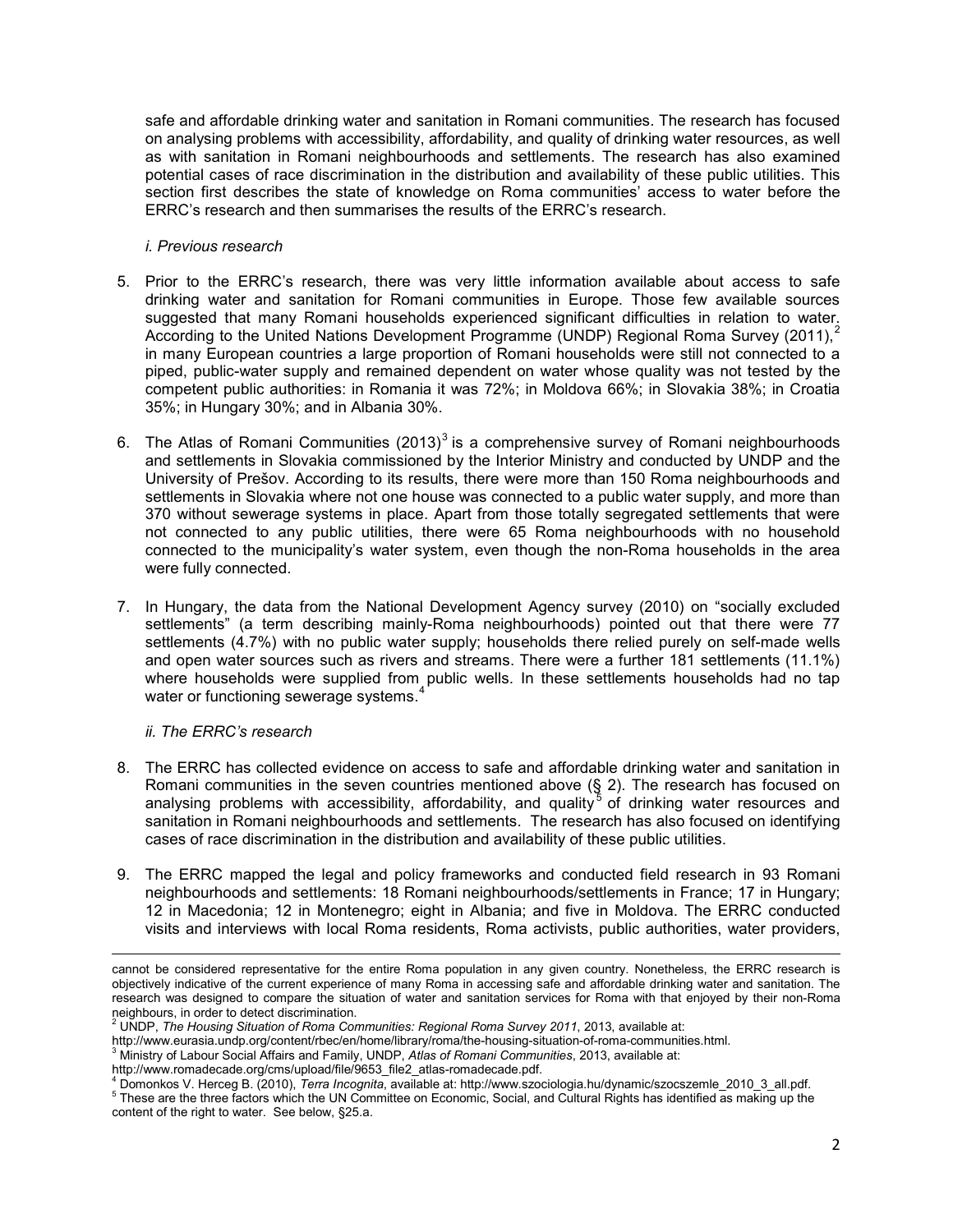water experts, civil society, and social care workers. In each country we selected a varied sample for empirical research according to criteria related to geography, population size, severity of segregation, land ownership, and water-network ownership. The selected places included communities that were: (1) integrated into residential areas, on the outskirts of residential areas, and entirely segregated and isolated from other communities; (2) in different regions; (3) of varying sizes; (4) covered by public as well as public-private water providers; (5) formal and informal; and (6) with different forms of tenancy (social and private).

- 10. In some European countries, Roma and non-Roma experience problems with the drinking-water supply and sanitation in the same way; in other countries the ERRC found evidence that Romani households remain without water and sewerage due to discrimination. The ERRC research revealed that many Roma suffer disproportionately from the failures of public authorities to secure access to water and sanitation. Roma, especially those living at the outskirts of towns or in completely segregated settlements, are often treated differently by local authorities when it comes to the provision of these public utilities.
- 11. Out of the 93 sites visited, in 62 (i.e. two thirds), the Romani communities had significantly worse conditions in accessing water resources than their non-Roma neighbours.<sup>[6](#page-3-0)</sup> The ERRC identified these as prima facie cases of discrimination, either direct (i.e. there was evidence Roma communities had less favourable conditions in relation to water due to their ethnicity), or indirect (i.e. Roma communities had less favourable conditions in relation to water compared which similarly situated non-Roma communities, and those less favourable conditions could not be objectively justified by a legitimate aim).
- 12.In 75 of the sites investigated (81%), the Romani neighbourhoods or settlements were not connected to the water mains. Moreover, in 63 places (68%), all Romani households in the neighbourhood or settlement were not supplied with tap water and a functioning sewerage system. The data did not reveal a strong correlation between the legal status of the settlements or neighbourhoods and access to water; those Roma living in formal, legal settlements or neighbourhoods were no less likely to be deprived of water, among the sites investigated. However, if the houses were built on land with unclear ownership or the occupants lacked a construction permit or similar paperwork, the local authorities generally refused to connect them to the public water system. The authorities justified this by pointing out that domestic law prevents building water and sewerage system infrastructure in these neighbourhoods. Most of the authorities, when the matter was put to them, rejected accusations of ethnic profiling or other forms of discrimination.
- 13.Affordability was also a problem: the research findings indicate that more than one quarter of Roma (28%) whose situation was investigated had either been disconnected or were currently under threat of being disconnected from water supply due to payment arrears.
- 14.In the absence of a public water supply, the Roma whose situation we investigated often had no other choice but to rely on untreated and unprotected water sources like self-made wells, natural springs, and rivers, all of which can be breeding grounds for pathogens. The research pointed out that 20% of the Romani households investigated relied entirely on such unprotected water sources. Although the public authorities were aware that self-made wells provided the only available drinking water for these communities, they failed to check the quality of the water in those wells. Many Roma interviewed also stated that their only water source was also used by wild and feral animals, and was unprotected from contamination by insects. More than half of the Romani neighbourhoods and settlements visited (63.44%) reported that their water sources regularly dried out during summer and froze during winter.
- 15.Ground water in shallow wells was contaminated by agricultural pesticides and/or pit latrine faeces in 26.88% of sites considered, according to the Roma residents we interviewed. High levels of natural

<span id="page-3-0"></span> $\overline{\phantom{a}}$  $6$  The majority of the remaining Romani neighbourhoods also experienced problems with public water supply and sanitation but in these cases these problems were shared with their non-Roma neighbours.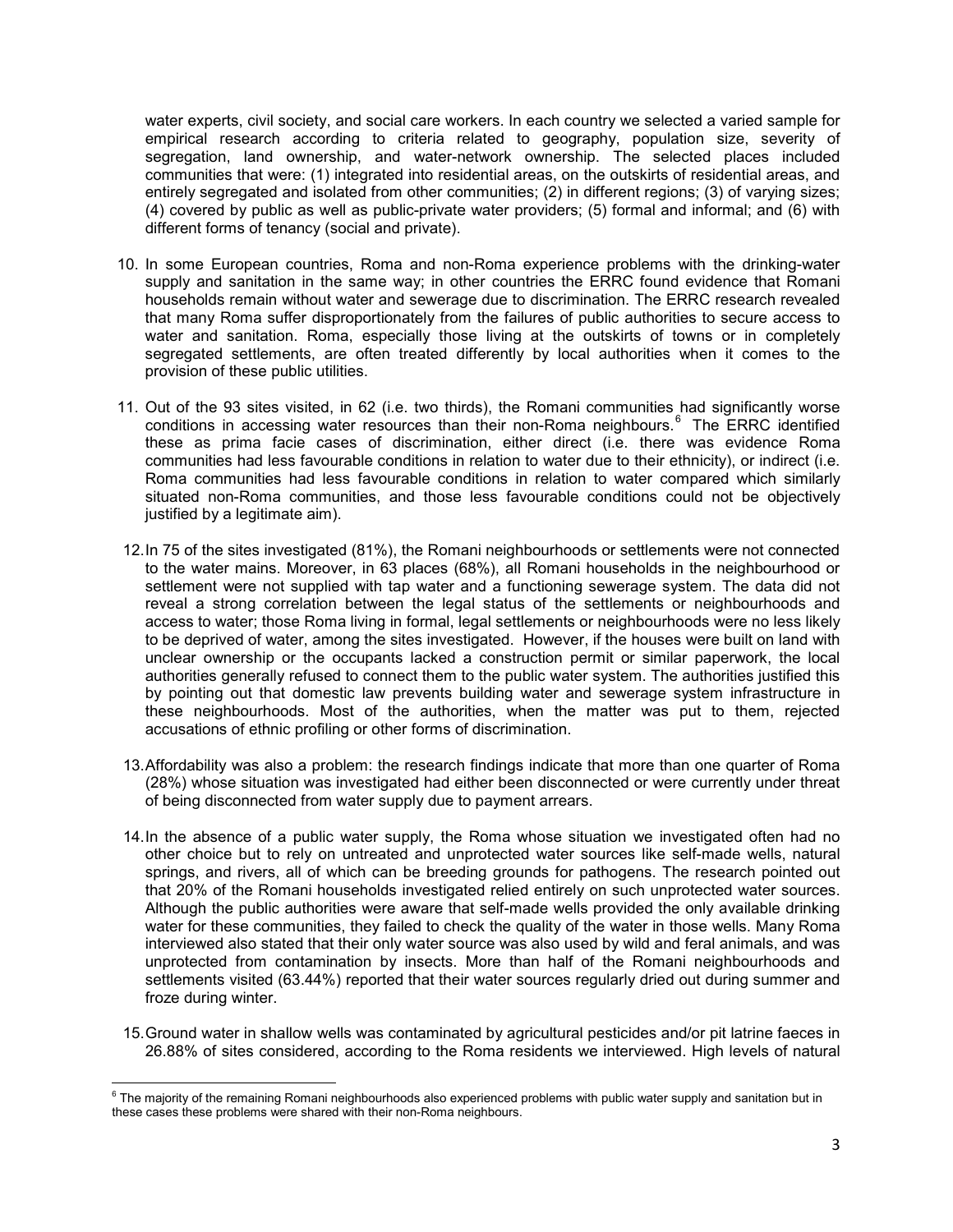arsenic, boron, fluoride or manganese, and contamination from animal corpses and insects, were also problems.<sup>[7](#page-4-0)</sup> In 40 of the sites investigated  $(43.01\%)$ , wells in Romani neighbourhoods were situated next to rivers which contaminated the water in the wells.

- 16.In more than half of the places visited (52.69%), the nearest water source was more than 100 metres away, and in some places Roma had to walk several kilometres. Distant water resources result in a high risk to public health from insufficient sanitation. According to the World Health Organization (WHO), when the water source requires a walk of between 100 metres and 1,000 metres from home or five to 30 minutes total collection time, the quantities of water collected are unlikely to exceed 20 litres per person daily and hygiene practice may be compromised, resulting in a high risk to public health from poor hygiene. When the water source is more than one kilometre away from the home or requires more than 30 minutes collection time, the likely volumes of water collected are very low, typically less than five litres per person per day; basic consumption and hygiene practice are compromised to an extent that the risk to public health from poor hygiene is very high. $8$
- 17.The ERRC's research reveals that the task of collecting water in the communities investigated generally falls on women and girls. Moreover, when water resources are distant, the path can lead through unprotected terrain and contain obstacles such as fences, walls, highways, or private land with protective owners who take aggressive action against trespassers. More than 40% of the Roma surveyed indicated that their path to water contained such obstacles. Those collecting water, mostly women and girls, were also confronted by stray dogs and other animals.
- 18.The distant public pumps or fire hydrants which are the only source of water for many Roma are often managed by reluctant and hostile authorities who frequently cut them off as soon as they find that Roma are using them. When there is no other possibility left to get water, Roma have to walk to the nearest shop and buy bottled water. As a result, the poorest Roma can end up paying the most for water.
- 19.Many Romani settlements and neighbourhoods, especially in Albania, Macedonia, and Montenegro, only managed to connect themselves to a water supply thanks to funds provided by international donors. In Slovakia, several Roma settlements were only able to construct adequate wells thanks to special funds distributed by the Roma Plenipotentiary Office in the early 2000s. Without these funds, it seems that these Roma would still be struggling to secure access to water.
- 20.Fewer than 12% of the sites visited had a functioning sewerage system. Three quarters of Romani households surveyed resorted to defecating either in self-made pit latrines or in the open.
- 21.A map showing where the ERRC carried out its research is available at [https://www.google.com/maps/d/edit?mid=zPYT6ATnCdMQ.krFMQRruSZco&usp=sharing.](https://www.google.com/maps/d/edit?mid=zPYT6ATnCdMQ.krFMQRruSZco&usp=sharing) The charts below depict the information discussed above, broken down by country, recording data about the sites researched in each. The notation "X" indicates that the condition was present throughout a given settlement or neighbourhood; "XO" that the condition was present in respect of some, but not all, households in a given settlement or neighbourhood; and "O" that the condition was absent. The ERRC is preparing a full report on the basis of the research which, with the Court's permission, we offer to submit when it is ready.
- 22.The ERRC's research is of course not meant to represent the situation of Roma communities' access to water across Europe or even in any given country. The research was designed to demonstrate, and does demonstrate, that a significant number of Roma communities suffer problems in relation to access to water that most people in Europe would consider unthinkable, and which violate the international and European legal framework set out in part B of this submission. The

l

<span id="page-4-0"></span> $^7$  According to WHO, diseases transmitted through water or human excrement are the second-leading cause of death among containing to three, accessors transmissed throught hatch of http://www.un.org/waterforlifedecade/background.shtml.<br>
<sup>8</sup> World Health Organization, *Guidelines for Drinking Water Quality, 3rd ed, incorporating first and se* 

<span id="page-4-1"></span>addenda (Geneva: WHO, 2008), p. 91; Amnesty International Slovenia Parallel Lives: Roma denied rights to housing and water in Slovenia, 2011, p. 44, available at[: https://www.amnesty.org/en/documents/EUR68/005/2011/en/](https://www.amnesty.org/en/documents/EUR68/005/2011/en/).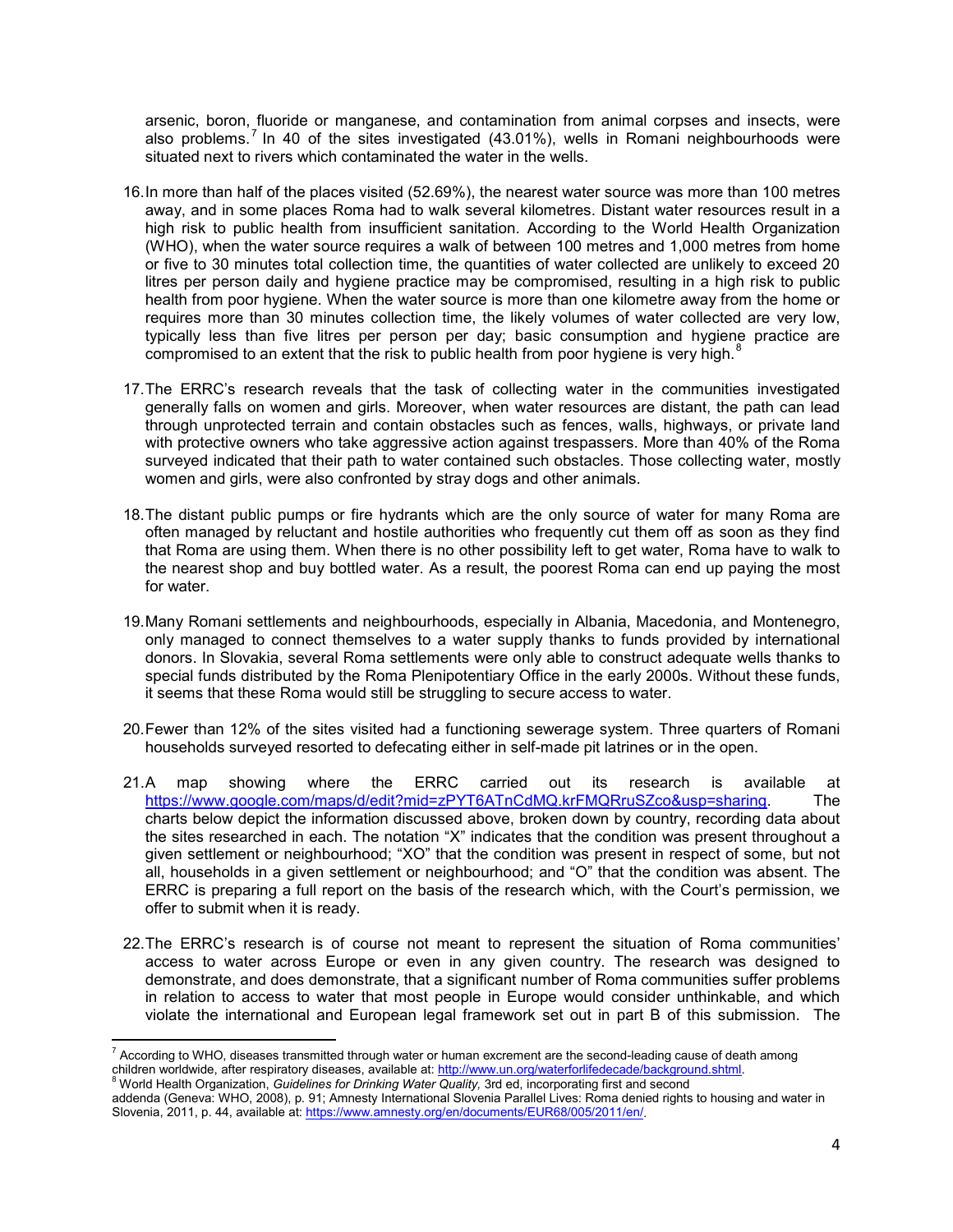research was also designed to reveal discrimination: our evidence showed that many Roma (i.e. those in 62 of the 93 settlements and neighbourhoods visited) were experiencing what amounted to a prima facie case of direct or indirect discrimination.

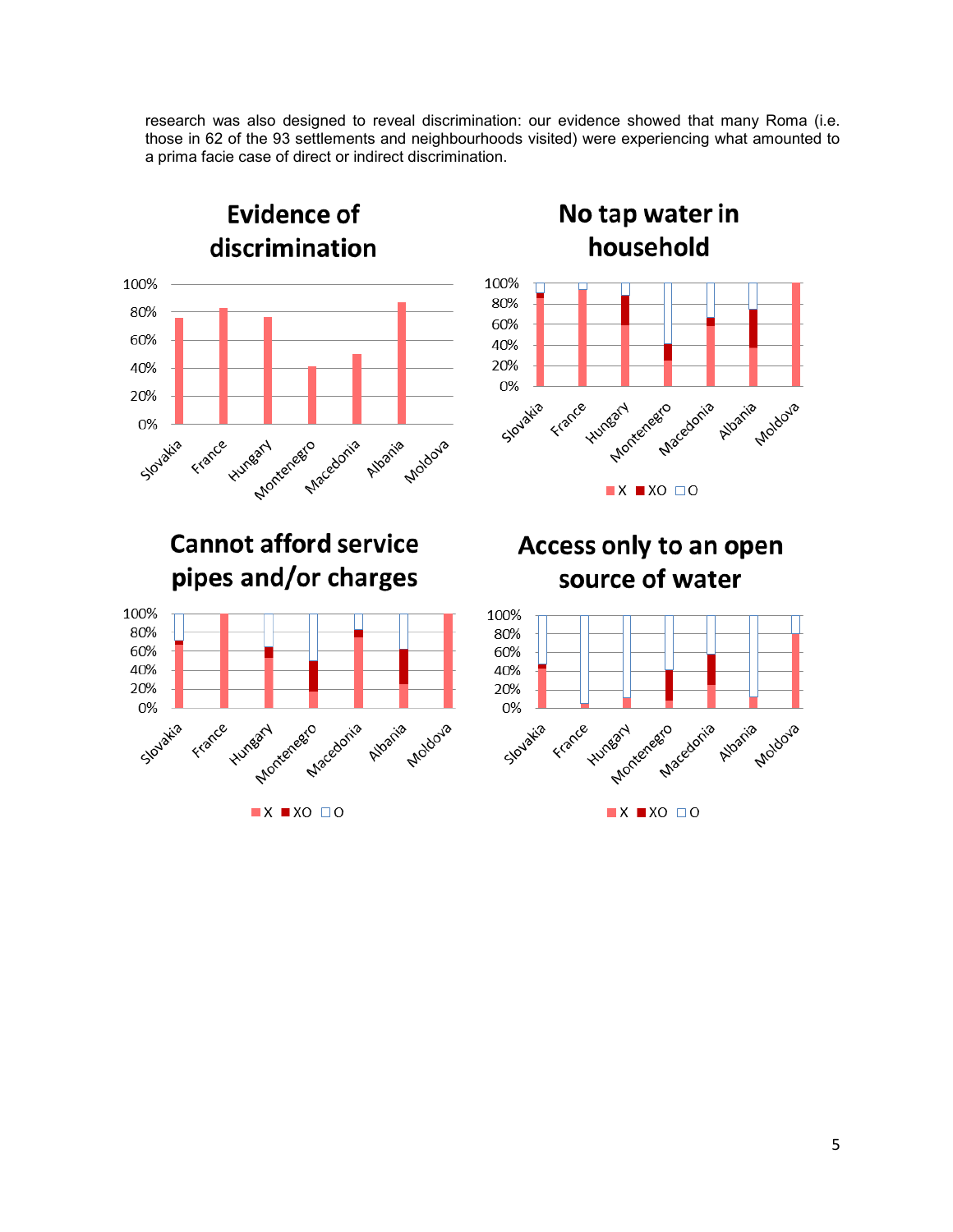

## **B. The International and European Legal Framework**

23. In the light of Article 53 of the Convention, as well as the Court's established case law to the effect that "*the Convention cannot be interpreted in a vacuum but must be interpreted in harmony with the general principles of international law*",<sup>[9](#page-6-0)</sup> the ERRC sets out below the relevant international and European law framework governing the right to water.

#### *i. United Nations Materials*

24. The UN Committee on Economic, Social, and Cultural Rights (CESCR) provided detailed views on the right to water as a human right in 2003, in its General Comment on the subject.<sup>[10](#page-6-1)</sup> The Committee found that "*the right should… be seen in conjunction with other rights enshrined in the International Bill of Human Rights, foremost amongst them the right to life and human dignity*".[11](#page-6-2) The ERRC respectfully recommends that the Court considers this General Comment carefully. We highlight two points.

<span id="page-6-0"></span>l <sup>9</sup> See, e.g., *Neulinger and Shuruk v Switzerland (*Grand Chamber, 2010), § 131.<br><sup>10</sup> General comment no.15.<br><sup>11</sup> Ibid, § 3.

<span id="page-6-1"></span>

<span id="page-6-2"></span>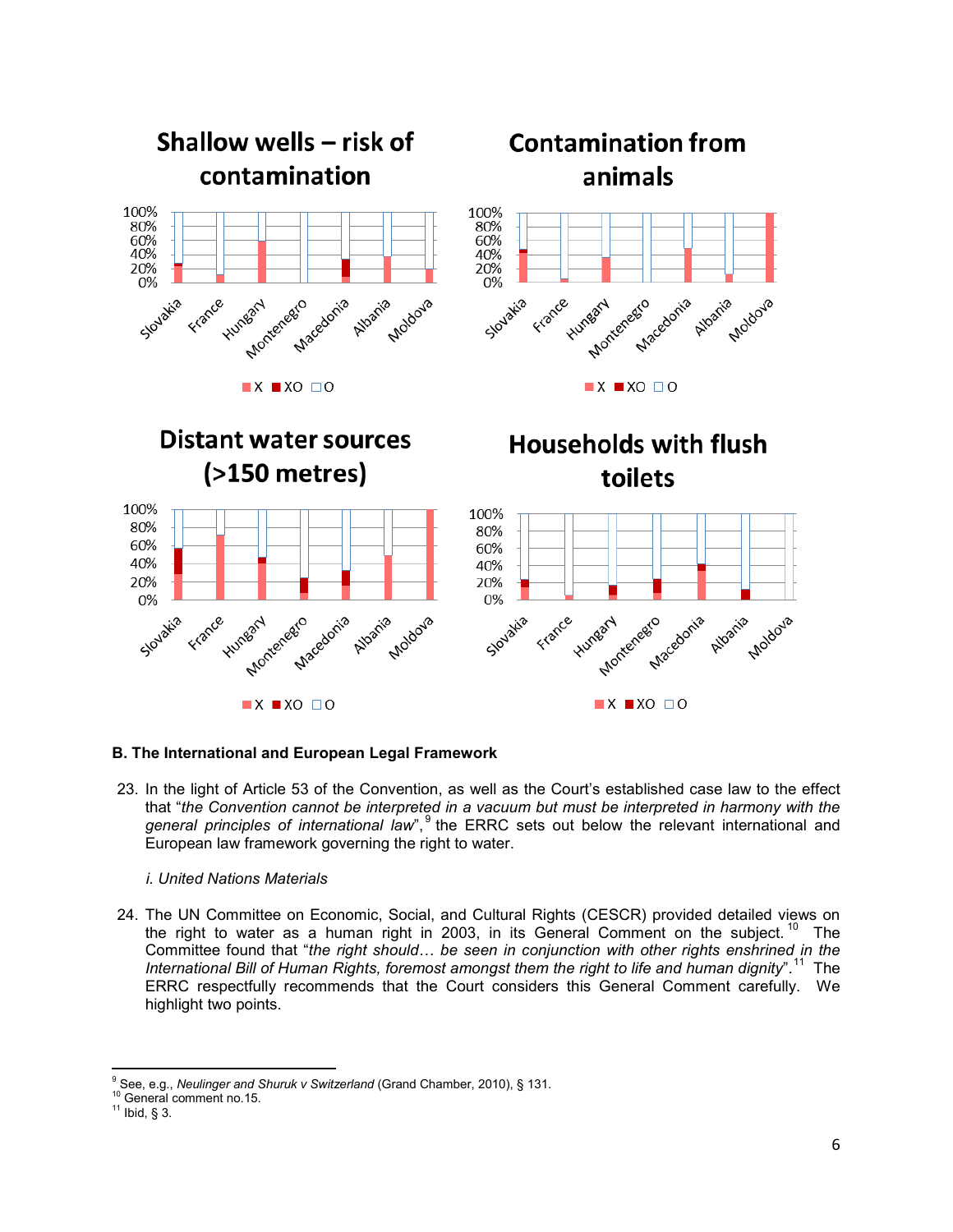- a. The first is the Committee's outline of the normative content of the right to water. The Committee focuses on three factors: availability; quality; and accessibility (including physical accessibility, economic accessibility, non-discrimination, and accessibility of information about water issues).
- b. The second is the Committee's extensive comments about non-discrimination. According to the Committee:

*14. States parties should take steps to remove de facto discrimination on prohibited grounds, where individuals and groups are deprived of the means or entitlements necessary for achieving the right to water. States parties should ensure that the allocation of water resources, and investments in water, facilitate access to water for all members of society. Inappropriate resource allocation can lead to discrimination that may not be overt. For example, investments should not disproportionately favour expensive water supply services and facilities that are often accessible only to a small, privileged*  fraction of the population, rather than investing in services and facilities that *benefit a far larger part of the population.*

*15. With respect to the right to water, States parties have a special obligation to provide those who do not have sufficient means with the necessary water and water facilities and to prevent any discrimination on internationally prohibited grounds in the provision of water and water services.*

The Committee also states clearly that "*No household should be denied the right to water on the grounds of their housing or land status*". [12](#page-7-0)

- 25. In July 2010, following almost 40 years of high-level negotiations and discussions, UN General Assembly Resolution A/Res/64/292 recognised access to safe drinking water and sanitation as a human right. This recognition solidified the work of Catarina de Albuquerque, a Portuguese legal scholar who in 2008 had been appointed the first UN Special Rapporteur on the Human Right to Safe Drinking Water and Sanitation; she was succeeded in 2014 by Brazilian water and sanitation expert Léo Haller. The (former) UN Rapporteur established five criteria for access to water: availability; safety; acceptability; accessibility; and affordability.<sup>[13](#page-7-1)</sup> Water should be available in sufficient quantities for personal and domestic needs.
- 26. The World Health Organisation (WHO), whose standards the CESCR<sup>[14](#page-7-2)</sup> and the UN Special Rapporteur on the Human Right to Safe Drinking Water and Sanitation consider the minimum to which everyone is entitled, estimates that 100 litres per person per day meets all needs. Fifteen litres is an absolute minimum; this minimal amount however already raises health concerns.<sup>[15](#page-7-3)</sup> Water should be safe for drinking and free from contamination (from industrial and agricultural pollution, natural groundwater pollution, inadequate sanitation, and improper handling and household storage) and kept away from animals, including insects. Water should be acceptable in terms of colour, odour, and taste for people drinking it. It should not be located a long distance from people's homes, and the path to its source should be safe and convenient for all users. Finally, water should be available at a price that is affordable to all people, including the poorest. Moreover, the cost of water should not be so high as to limit people in acquiring other basic goods and services.

<span id="page-7-3"></span>available at http://www.who.int/water\_sanitation\_health/dwq/nutrequirements/en/; see also: Special Rapporteur on the human right to safe drinking water and sanitation, Human Rights to Water Criteria Explained: available at

http://www.ohchr.org/EN/Issues/WaterAndSanitation/SRWater/Pages/SRWaterIndex.aspx.

 $12$  Ibid, § 16(c).

<span id="page-7-1"></span><span id="page-7-0"></span><sup>&</sup>lt;sup>13</sup> Special Rapporteur on the human right to safe drinking water and sanitation, Human Rights to Water Criteria Explained: available<br>at: http://www.ohchr.org/EN/Issues/WaterAndSanitation/SRWater/Pages/SRWaterIndex.aspx.

<span id="page-7-2"></span><sup>&</sup>lt;sup>14</sup> General Comment no.15, § 12(a).<br><sup>15</sup> Grandjean, A. Water Requirements, Impinging Factors, and Recommendation Intakes, Rolling Revision, WHO, 2004, p.14,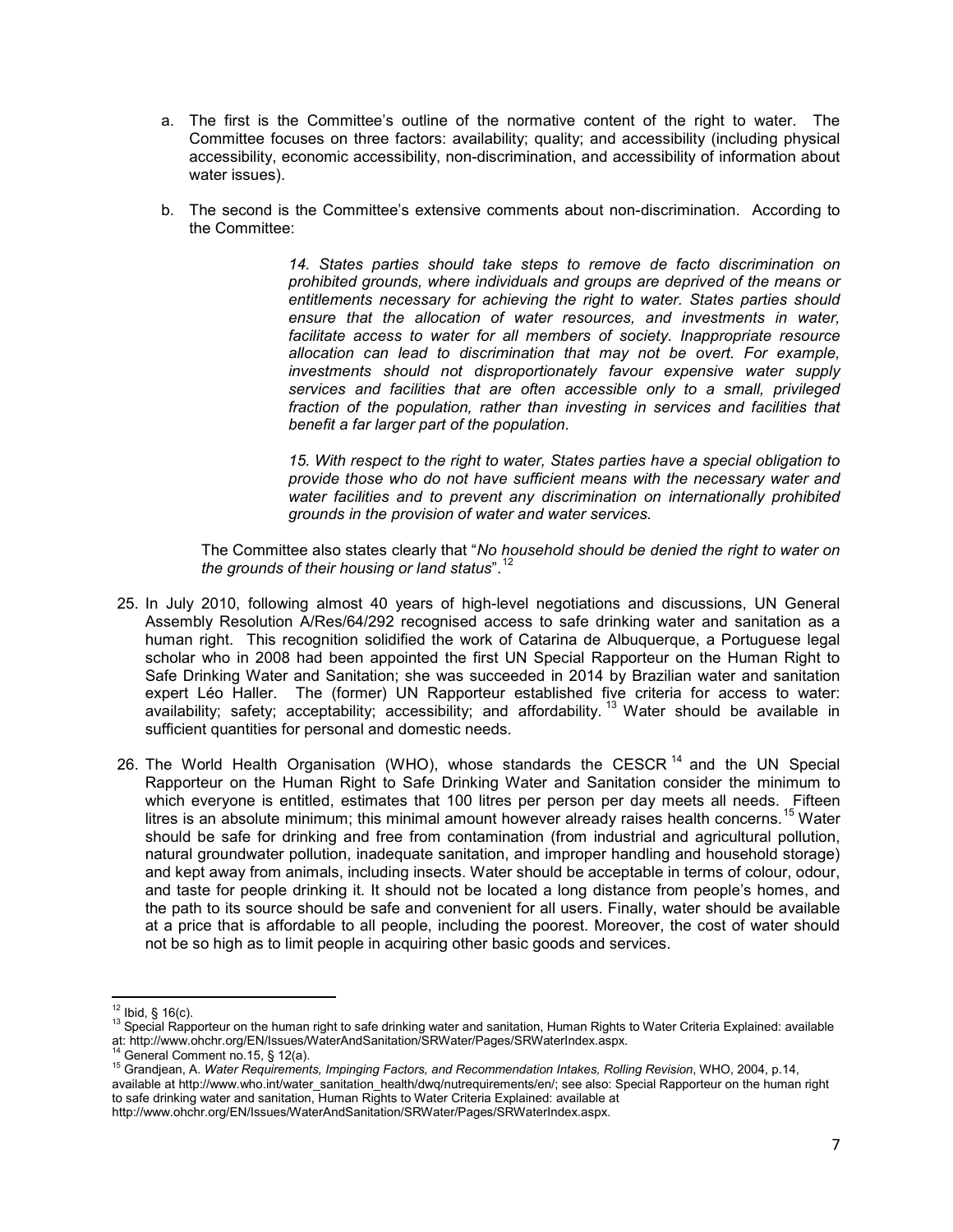#### *ii. European Union Materials*

- 27. The European Union has adopted two water-related Directives: the Drinking Water Directive (Directive 98/83), in 1998; and the so-called Water Framework Directive (Directive 2000/60). As its name suggests, the former concerns water used for drinking and other everyday uses. The Directive sets minimum standards for the quality of water that is intended for human consumption.
- 28. In November 2012, a European Citizenship Initiative on the right to water<sup>[16](#page-8-0)</sup> was launched to urge the European Commission to ensure that EU law protects water as a human right. The online petition attracted over 1.8 million signatures, easily passing the threshold under European Union law<sup>[17](#page-8-1)</sup> to require a response. The Initiative highlighted the fact that many people in Europe remain without adequate access to water and sanitation, and that increasing numbers of people are being disconnected as they are not able to pay for water services. The petition put forward three main demands.
	- a. EU institutions and Member States should be obliged to ensure that all EU residents enjoy the right to water and sanitation.
	- b. Water supply and management of water resources should not be subject to "internal market rules", and water services should be excluded from economic liberalisation.
	- c. The EU should increase its efforts to achieve universal access to water and sanitation.
- 29. The Commission responded to the Initiative with policies ensuring that water is not to be treated as a market commodity in Europe. However, they have so far failed to provide any concrete measures as to how the EU will realise the right to water for all. Due to the lack of tangible measures, the Initiative's organisers continue their advocacy work with EU bodies.
	- *iii. Council of Europe Materials*
- 30. The Committee of Ministers of the Council of Europe has adopted Recommendation Rec(2001)14 on the European Charter on Water Resources, according to which:

*5. Everyone has the right to a sufficient quantity of water for his or her basic needs. International human rights instruments recognise the fundamental right of all human beings to be free from hunger and to an adequate standard of living for themselves and their families. 7 It is quite clear that these two requirements include the right to a minimum quantity of water of satisfactory quality from the point of view of health and hygiene. <sup>8</sup> Social measures should be put in place to prevent the supply of water to destitute persons from being cut off.*

- 31. The Committee for the Prevention of Torture has stated that "*proper toilet facilities and the maintenance of good standards of hygiene are essential components of a humane environment*" [18](#page-8-2).
- 32. In a long line of cases, the Court itself has relied on unsatisfactory sanitary conditions, including limited access to running water and washing facilities, as one of the key elements in finding that conditions of detention amounted to degrading contrary to article 3.<sup>[19](#page-8-3)</sup> The Court has also recognised that the uncertainty and anguish experienced by a community in the wake of an industrial accident affecting a river and the underground water supply, compounded by the authorities' failure to provide information on its past, present, and future health consequences, amounted to a violation of Article 3

 $\overline{\phantom{a}}$ <sup>16</sup> Full details (including the text of the petition and details about the European Commission's response) are available at

<span id="page-8-1"></span><span id="page-8-0"></span>http://www.right2water.eu/. <sup>17</sup> Article 11(4) of the Treaty on European Union: "*Not less than one million citizens who are nationals of a significant number of Member States may take the initiative of inviting the European Commission, within the framework of its powers, to submit any*  appropriate proposal on matters where citizens consider that a legal act of the Union is required for the purpose of implementing the Treaties".<br><sup>18</sup> 2nd General Report on the CPT's activities covering the period 1 January to 31 December 1991, § 49.<br><sup>19</sup> See, e.g., *Iacov Stanciu v Romania* (2012) § 176.

<span id="page-8-3"></span><span id="page-8-2"></span>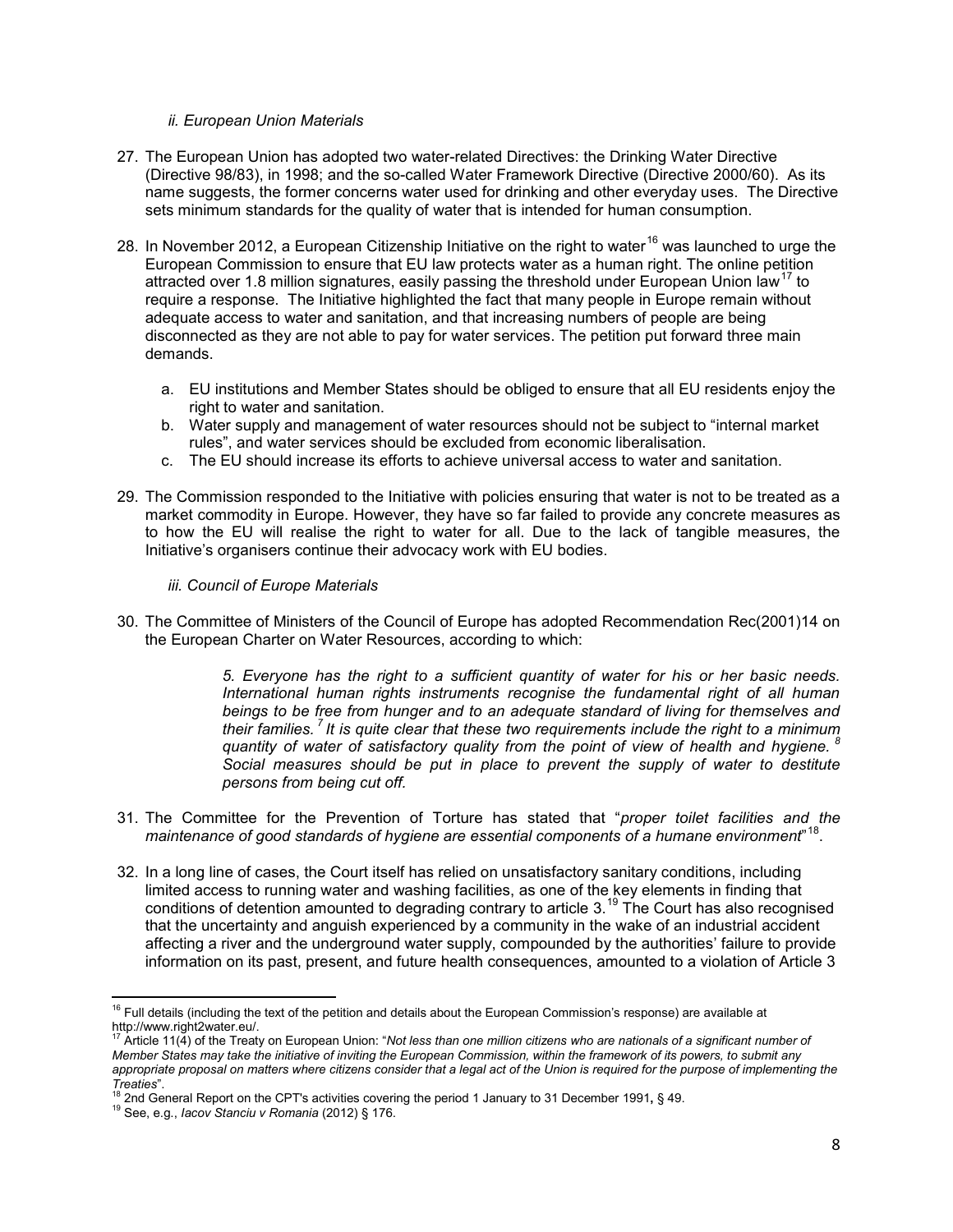of the Convention.<sup>[20](#page-9-0)</sup>

*iii. Comments on the international and European legal framework*

33. There is a consensus at UN level that there is a human right to water. While this is primarily a social and economic right, it has strong links to the right to life (Article 2 of the Convention) as well as to dignity (linked to the notion of "moral and physical integrity",<sup>[21](#page-9-1)</sup> which falls under the private-life rubric of Article 8). Water is therefore recognised at UN level as being more than a mere commodity. As the CESCR pointed out (see above, § 24.b), States are obliged to avoid discrimination in securing the right to water. This implies, the CESCR has pointed out, a positive obligation to design systems for the distribution of water that avoid excluding particular segments of the population (notably those protected by non-discrimination principles). There is also long-standing European Union legislation in the field of water quality, and a growing recognition, manifesting itself through the successful Citizens' Initiative on the matter, that the right to water should be more adequately protected at European Union level.

## **C. Evaluating Discrimination in Relation to Access to Water**

- 34. It will be unusual for Roma claiming unequal access to water resources to be able to show evidence of discrimination "beyond reasonable doubt"[22](#page-9-2). The ERRC is aware of cases where public or private providers of water services have subjected Roma to less favourable treatment based on their ethnicity, but evidence that would satisfy the Court of this would be difficult to secure. In many more cases, the less favourable treatment of Roma communities in relation to water is so intertwined with decades-old (if not centuries-old) patterns of residential and economic exclusion as to make it absolutely impossible to identify discrimination directly. Applicants will have to rely on the notion of indirect discrimination, a key principle of anti-discrimination laws as developed at national and EU levels and enshrined in the Court's case law.<sup>[23](#page-9-3)</sup>
- 35. The ERRC respectfully submits that the following three principles, derived from the Court's case law and from other sources of anti-discrimination law, should guide the assessment of whether Roma are victims of discrimination in relation to their access to water.
	- a. **The existence of less favourable circumstances for Roma in accessing water, when compared with nearby non-Roma communities, shifts the burden of proof onto the respondent.** Roma poverty and social exclusion in Europe are not naturally-occurring phenomena. They are the consequence of the turbulent history of the Romani people – marked by discrimination and segregation – that the Court has repeatedly recognised.<sup>24</sup> The existence of Roma communities who do not enjoy equal access to water is, in and of itself, evidence of the discrimination that Roma continue to experience. The historical exclusion of Roma communities is a well-accepted fact implicit in the Court's own case law.  $25$  Given States' positive obligations to rectify long-standing patterns of discrimination against Roma, <sup>[26](#page-9-6)</sup> showing that only Roma are affected by a particular problem concerning access to water is sufficient to shift the burden of proof onto the respondent. (The shifting of the burden of proof is of course a key concept of anti-discrimination law<sup>[27](#page-9-7)</sup> which also forms part of the Court's case law under Article 14.<sup>[28](#page-9-8)</sup>) This is the case even if there are some Roma living nearby who do not experience the same problem in relation to access to water: the Court will recall its finding in *Oršuš and others v Croatia* (Grand Chamber, 2010), in which only Roma were

<span id="page-9-0"></span> $20$  Tatar v Romania (2009), § 122.

<span id="page-9-2"></span>

<span id="page-9-3"></span>

<span id="page-9-4"></span>

<span id="page-9-1"></span><sup>&</sup>lt;sup>21</sup> See *X* and *Y* v the Netherlands (1985), § 22.<br>
<sup>22</sup> See, e.g., Nachova and others v Bulgaria (2005), § 147.<br>
<sup>23</sup> D.H. and others v Czech Republic (2007), § 184.<br>
<sup>24</sup> See, e.g., Horváth and Kiss v Hungary (2013),

<span id="page-9-7"></span><span id="page-9-6"></span><span id="page-9-5"></span>

<span id="page-9-8"></span>